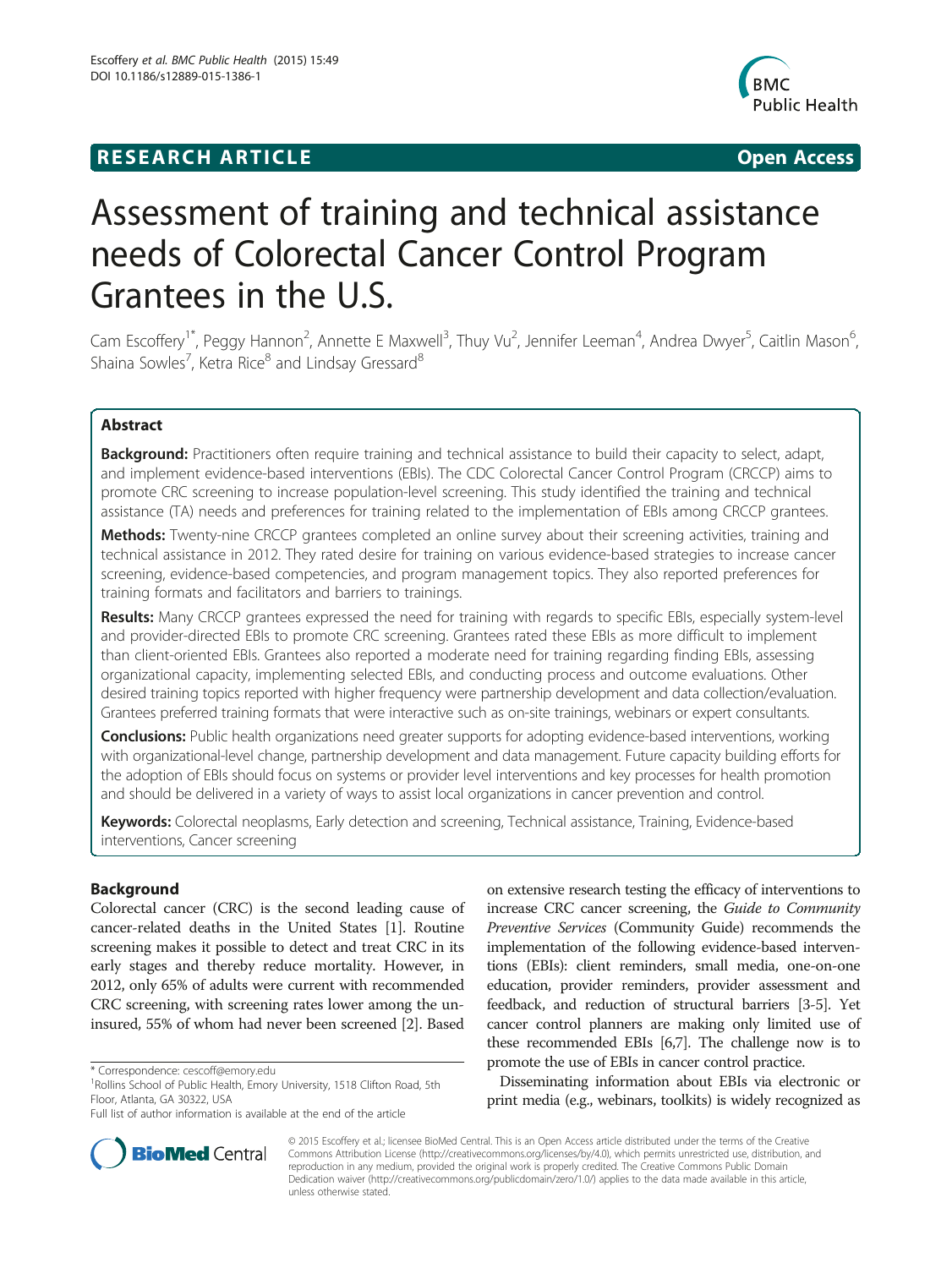a necessary but insufficient step towards promoting the adoption and implementation of EBIs in practice [\[8,9](#page-7-0)]. This is, in part, because public health and other communitybased practitioners lack the knowledge and skills required to locate, adapt, and implement EBIs [\[9-11\]](#page-7-0). Therefore, practitioners need training and technical assistance to build their capacity to select, adapt, and implement EBIs into practice [[12](#page-7-0)-[14](#page-7-0)]. Training refers to instructional activities that are pre-planned and provided in group settings with the goal of increasing participants' knowledge and skills and changing their attitudes related to EBIs. Technical assistance (TA) typically follows training and is individualized to the specific needs of individuals or staff teams [[15\]](#page-7-0). Training and TA have the greatest potential to influence practice when they are tailored to practitioners' training preferences and are designed to address gaps in their competence to perform the specific skills needed for a task [\[16,17\]](#page-7-0).

The Interactive Systems Framework is a conceptual model that describes how organizations build capacity to use effective prevention interventions or strategies in communities [\[14](#page-7-0)]. Three systems work together to influence adoption of these strategies: prevention synthesis and translation (reviewing and translating research findings for practitioners), support (provision of training and technical assistance), and delivery system (implementation of effective strategies). It provides a model for understanding the facilitation and supports necessary to increase adoption of evidence-based practices in communities.

CDC launched the Colorectal Cancer Control Program (CRCCP) in 2009 in 25 states and four tribal organizations through cooperative agreements [[18\]](#page-7-0). The purpose of the CRCCP is to promote CRC screening to increase population-level screening rates to 80% and, subsequently, to reduce CRC incidence and mortality [\[18\]](#page-7-0). The CRCCP includes two program components: 1) CRC screening of low-income, uninsured and underinsured persons and 2) implementation of EBIs aimed at increasing populationlevel screening rates. CRCCPs are encouraged to implement EBIs at the organizational, community, and policy levels to yield the greatest impact. To meet this goal, grantees establish partnerships with a wide range of organizations and healthcare providers in their area.

Grantees are encouraged to implement one or more of the five Community Guide-recommended EBIs to increase colorectal cancer screening: small media, client and provider reminders, reducing structural barriers, and provider assessment and feedback. Although these EBIs are promoted, their implementation is uneven [\[7](#page-7-0)]. There is a scarcity of knowledge about grantees' training and TA needs required to implement these EBIs or the training and TA they provide to support partners' adoption or adaptation of those EBIs. Therefore, the purpose of this study was to identify the training and TA needs and preferences for training among CRCCP grantees

related to the implementation of EBIs. Assessment of training needs, preferred training approaches and barriers to participating in training and TA will inform future professional development programs for CRCCP grantees and cancer control planners in general.

#### Methods

The 2012 CRCCP Grantee Survey was self-administered online in Fall 2012, using DatStat Illume™. All CRCCP program directors (PDs,  $N = 29$ ) received a personalized invitation email to complete the survey. The invitation was co-signed by CDC and the Cancer Prevention and Control Research Network (CPCRN) which is conducting annual grantee surveys in partnership with CDC. The CPCRN aims to promote the translation of cancer-related evidence-based practices into local communities [[19](#page-7-0)]. PDs were asked to identify the person most knowledgeable about day-to-day operations of their program's CRCCP efforts to complete the survey. A unique link to the survey was included in each invitation. Additionally, CDC program evaluation staff sent an introduction of the survey to the PDs in advance of its fielding to alert them to the survey and encourage survey participation. The University of Washington declared the survey questionnaire and procedures exempt from IRB/human subjects review.

The questionnaire covered several topics; data presented in this paper focus on respondents' use of the Community Guide-recommended EBIs for CRC screening promotion, barriers to use, training and TA needs on the Community Guide-recommended EBIs and EBI-related competencies, and resources used by or provided to grantees to support EBI implementation. All items were pilot-tested to assess clarity and feasibility of survey completion. The Interactive Systems Framework served as a theoretical framework for the development of questions; some focused items on general capacity building in using EBIs and others on intervention-specific items (i.e., client or provider reminders) [\[14\]](#page-7-0). The final questionnaire was revised based on feedback from the pilot-test.

#### EBI use and desire for EBI training or TA

Grantees' use of each of the five Community Guide-recommended EBIs was measured (i.e., currently use, previously used, intend to use in the next 12 months, do not intend to use in the next 12 months). For each EBI in current use, respondents were asked to rate the ease of EBI implementation on a 5-point Likert-like scale  $(1 =$ very difficult; 5 = very easy). Respondents were also asked to select the evidence-based strategy/ies, if any, for which they would like additional training or TA.

#### Training and TA needs on EBI competencies

Grantees self-rated their desire for additional EBI- related competencies on a three point scale  $(1 = low$  desire,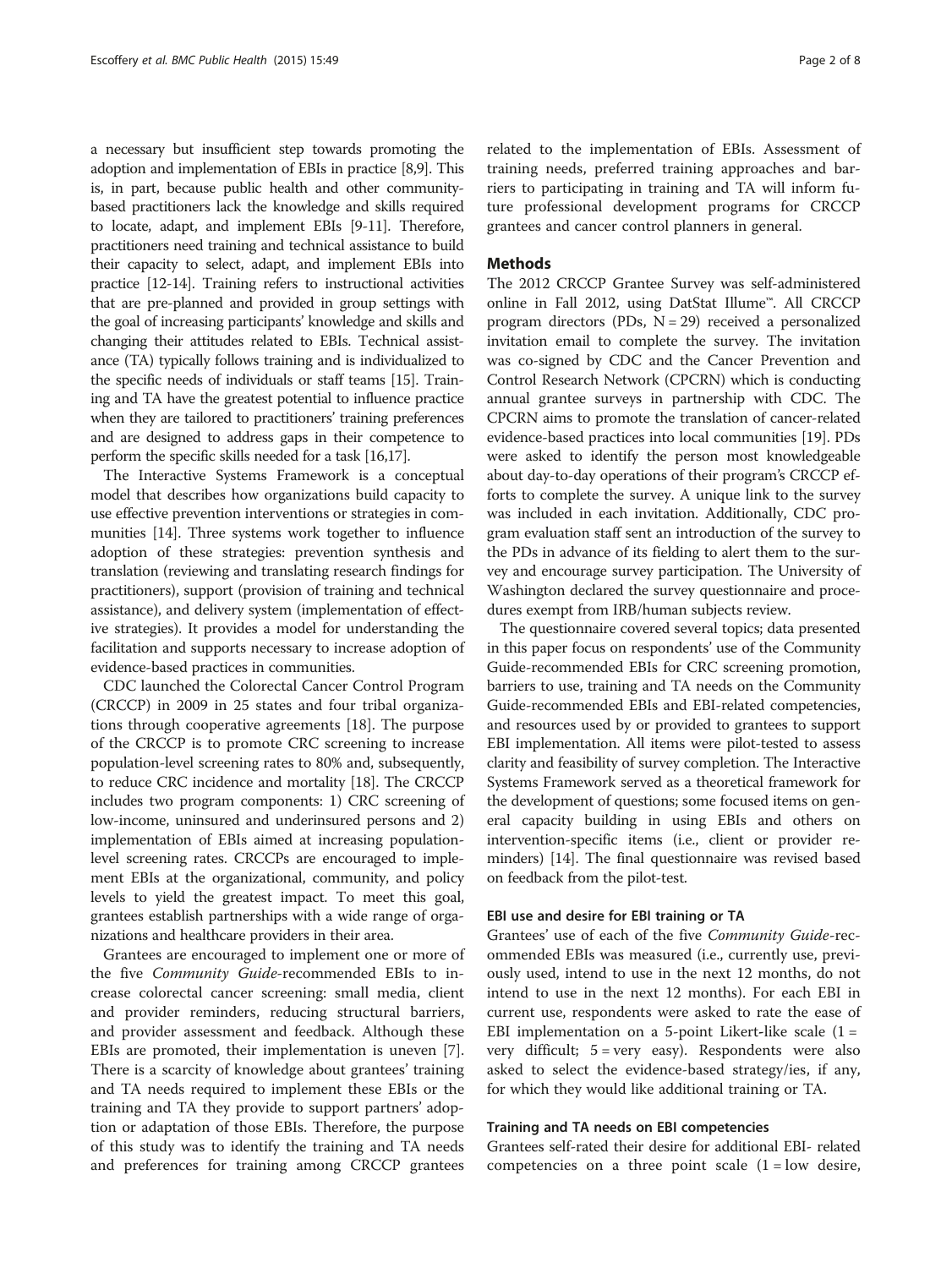3 = high desire). Competency topics included identifying EBIs, assessing the strength of the evidence for an EBI, assessing EBI fit with their population, adapting EBIs, assessing organizational capacity to implement an EBI, and evaluating EBI implementation.

#### EBI resources

Respondents were asked to specify the resources they use (open-ended), to support their implementation of Community Guide-recommended EBIs for CRC screening promotion. Respondents were also asked to identify any partners other CRCCP or non-CRCCP funded site with whom they collaborate to implement EBIs and to indicate whether or not they provided trainings or TA to others (e.g. contractors, partners) about the use of EBIs to increase CRC screening.

#### Training preferences, barriers, and satisfaction

Respondents selected from a list of the training and TA formats they preferred (e.g., on-site, online, real-time webinar, as needed consultation). Barriers to grantees' participation in training and TA were measured by asking respondents to select up to three of the most significant barriers to their participation in training and TA from a list. Respondents used a 5-point Likert-like scale  $(1 = not at all satisfied, 5 = extremely satisfied)$  to rate their satisfaction with CDC-provided training and TA. Respondents were given the opportunity to also provide open-ended comments on how training and TA could be improved.

#### Training needs for program implementation

Respondents were asked to identify their needs for training or technical assistance for program implementation, in general, in the areas of 1) program management, 2) partnership development, 3) screening provision, and 4) data collection and evaluation. For each area, respondents selected up to three activities from a list for which they/their staff would like additional training or TA to support their CRCCP in the coming year.

#### Data analyses

Grantees entered data directly into DatStat Illume™ . The authors performed descriptive analyses of training and TA variables using SPSS version 21. Written text in partial close-ended questions were compiled and summarized.

# Results

#### Respondent demographics

All 29 program grantees completed the survey. Nearly all respondents were either the CRCCP program director (52%) or the program manager (45%), or held both titles (3%). Eighty-three percent had been involved with their CRCCP for at least 12 months while 45% had been involved for three years or more. The majority (62%) had been working in the field of cancer control for more than five years.

Information about the CRCCP grantees can be found in the Additional file [1.](#page-6-0)

#### EBI-related training and TA needs

The majority of grantees reported using small media (97%), client/patient reminders (76%), and reducing structural barriers (59%) (Table 1). Grantees indicated that the two client-oriented strategies were easiest to deliver: small media  $(M = 3.65, SD = 0.75)$  and patient reminders  $(M = 3.50, SD = 1.03)$ . Provider reminders  $(M = 3.40, SD = 1.27)$ , reducing structural barriers  $(M = 3.20,$  $SD = 1.08$ ) and provider assessment and feedback ( $M = 3.10$ ,  $SD = 1.20$ ) were rated as being slightly more difficult to implement. Grantees were most likely to identify these three EBIs as those for which they would like training or TA (41%-69%). They indicated that their greatest desire for training and TA  $(1 = low; 3 = high)$  was for the following competencies: identifying evidence-based strategies, assessing organizational capacity, assessing the strength of evidence to support a strategy's effectiveness, and assessing the fit of potential strategies with their population (Table [2](#page-3-0)).

Specific evidence-based interventions employed by each CRCCP grantee can be found in the Additional file [2](#page-6-0).

#### EBI-related resources

The majority of grantees (69%) have access to someone who can help them apply evidence. In terms of the grantees own provision of training and TA, 41% offer training on using EBIs and 45% offer technical assistance to others on using EBIs for colorectal cancer prevention.

#### Training preferences, barriers and satisfaction

The majority of respondents reported a preference for training formats that are interactive in nature, including:

| Table 1 Use and ease of Evidence-Based Interventions       |
|------------------------------------------------------------|
| (EBIs) and desire for training or technical assistance for |
| implementing EBIs among CRCCP grantees                     |

|                                        | Use EBI  | Ease of EBI<br>Implementation' |             | Desire for<br><b>Training or TA</b> |
|----------------------------------------|----------|--------------------------------|-------------|-------------------------------------|
|                                        | N(%      | N                              | Mean (SD)   | N(%)                                |
| Small Media                            | 28 (97%) | 26                             | 3.65(0.75)  | 2(7%)                               |
| Patient Reminders                      | 22 (76%) | 16                             | 3.50 (1.03) | 6(21%)                              |
| Provider Reminders                     | 11 (38%) | 10                             | 3.40 (1.27) | 12 (41%)                            |
| Reducing Structural<br><b>Barriers</b> | 17 (59%) | 15                             | 3.20 (1.08) | 16 (55%)                            |
| Provider Assessment<br>and Feedback    | 13 (45%) | 10                             | 3.10(1.20)  | 20 (69%)                            |

<sup>1</sup>Based on Likert-like scale where  $1 =$  very difficult,  $5 =$  very easy. Only grantees currently implementing a given EBI were asked to rate ease.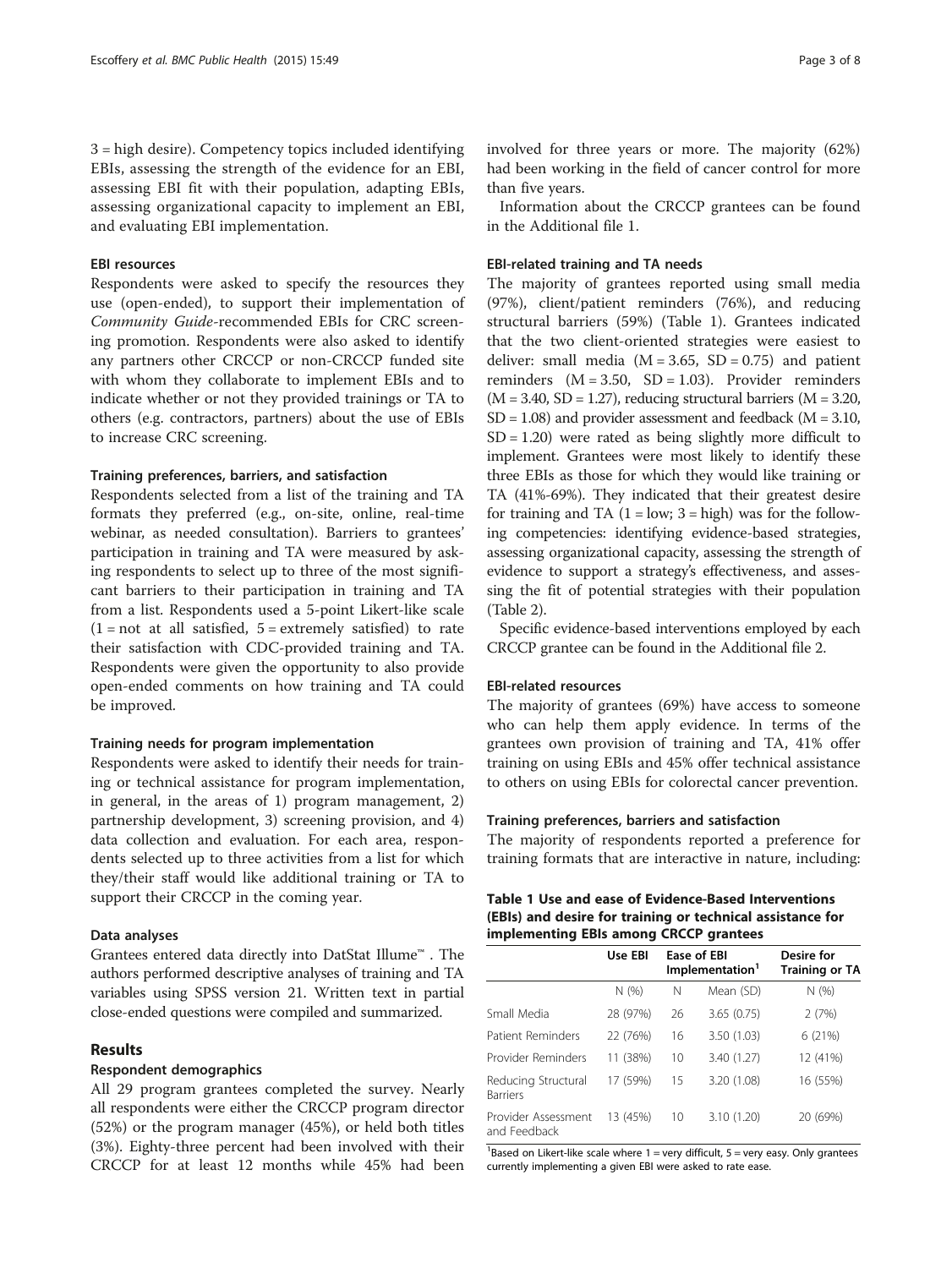# <span id="page-3-0"></span>Table 2 Training and technical assistance needs for implementing evidence-based interventions among CRCCP grantees,  $N = 29$

| Desire for training <sup>1</sup>                                                                              | Mean | Median | SD   |
|---------------------------------------------------------------------------------------------------------------|------|--------|------|
| Find evidence-based strategies or programs                                                                    | 2.32 | 2.00   | 0.71 |
| Assess the strength of the evidence<br>supporting program effectiveness                                       | 2.07 | 2.00   | 0.75 |
| Assess the fit of potential strategies or<br>programs with my population                                      | 203  | 2.00   | 0.73 |
| Assess the fit of potential strategies or<br>programs with my organization's<br>systems, staff, and resources | 1.97 | 2.00   | 0.82 |
| Assess organizational capacity to implement<br>selected strategy                                              | 2.10 | 2.00   | 0.72 |
| Adapt an evidence-based strategy or program<br>to my population or setting                                    | 1.97 | 2.00   | 0.78 |
| Implement a strategy/program with quality/fidelity                                                            | 1.90 | 2.00   | 0.86 |
| Conduct a process evaluation of an evidence-<br>based strategy or program                                     | 1.86 | 2.00   | 1.86 |
| Conduct an outcome evaluation of an<br>evidence-based strategy                                                | 1.83 | 2.00   | 0.81 |

<sup>1</sup> Based on Likert-like scale where  $1 =$  low,  $3 =$  high.

on-site training/workshops (62%), real-time webinars (62%), and as-needed expert consultants (55%) (Table 3). Only a small portion of grantees preferred less interactive training formats such as self-directed learning materials (14%) and CD-ROM/DVD resources (3%).

Grantees' most frequently reported barrier to participating in training was the perception that program examples described during training were too different from their own program (55%). Other frequently reported barriers included travel restrictions not related to cost (41%) and a perception that the information provided at the training is too basic (38%). Only 17% of grantees reported that travel cost issues were a barrier to participation. On average, grantees reported moderate levels of satisfaction with both CDC-provided training  $(M = 3.14,$  $SD = 0.95$ ) and technical assistance (M = 3.17, SD = 1.00).

#### Training needs for program implementation

The five most frequently reported needs in each area of program implementation are summarized in Table [4](#page-4-0). Training needs related to program management were varied; no single area of training was selected by more than one third of grantees. Comprehensive program planning was most frequently reported (31%). In the area of partnership development, grantees frequently reported a need for assistance in developing and maintaining partnerships with key stakeholders in health care, including private health insurers (55%), Medicare or Medicaid (41%), private and nonprofit health care systems (38%), federally qualified health centers (24%), and professional organizations (17%). For screening provision, grantees most frequently reported a need for assistance

# Table 3 Preferences for training and barriers to participation in training and Technical Assistance (TA) among CRCCP grantees, N = 29

|                                                                 | N  | $\frac{0}{0}$ |
|-----------------------------------------------------------------|----|---------------|
| Preferred Approaches <sup>1</sup>                               |    |               |
| On-site training/workshop                                       | 18 | 62%           |
| Real time webinar with archiving for future use                 | 18 | 62%           |
| Expert consultant I can contact as needed                       | 16 | 55%           |
| Peer network/collaborative group/community of practice          | 12 | 41%           |
| Online course                                                   | 10 | 34%           |
| Self-directed print learning materials                          | 4  | 14%           |
| CD-ROM/DVD training and resources                               | 1  | 3%            |
| Other                                                           | 1  | 3%            |
| Barriers to participating in Training and TA                    |    |               |
| Program examples too different from my program to<br>be helpful | 16 | 55%           |
| State travel restrictions not related to cost                   | 12 | 41%           |
| Information is typically too basic                              | 11 | 38%           |
| No time                                                         | 9  | 31%           |
| Information is impractical for everyday use                     | 6  | 21%           |
| Real world examples are not typically provided                  | 7  | 24%           |
| Money to cover travel costs                                     | 5  | 17%           |
| Other                                                           | 5  | 17%           |

<sup>1</sup>Participants could choose more than one response for training approaches, so percentages may sum to >100%.

in providing education to health care professionals who are funded through their program (34%), facilitating insurance enrollment (28%), and securing treatment for patients diagnosed with cancer (24%). In the area of data collection and evaluation, nearly half of respondents (45%) reported a need for training in identifying and collecting data from sources other than their program's providers. Grantees also reported a need for assistance in conducting evaluation activities (38%) and, less frequently, in developing an evaluation plan for their program (21%). Table [5](#page-5-0) presents some capacity building resources that CDC has offered to grantees that covers these program areas.

## **Discussion**

A large proportion of CRCCP grantees expressed the need for training with regards to specific EBIs, especially system-level EBIs and provider-directed EBIs to promote CRC screening. Grantees rated these EBIs as more difficult to implement than client-oriented EBIs and fewer grantees reported use of these EBIs. Grantees also reported a moderate need for training regarding many aspects of EBI implementation, from identifying EBIs and assessing organizational capacity to implement selected EBIs to conducting a process and outcome evaluation. CDC has provided webinars to grantees on many of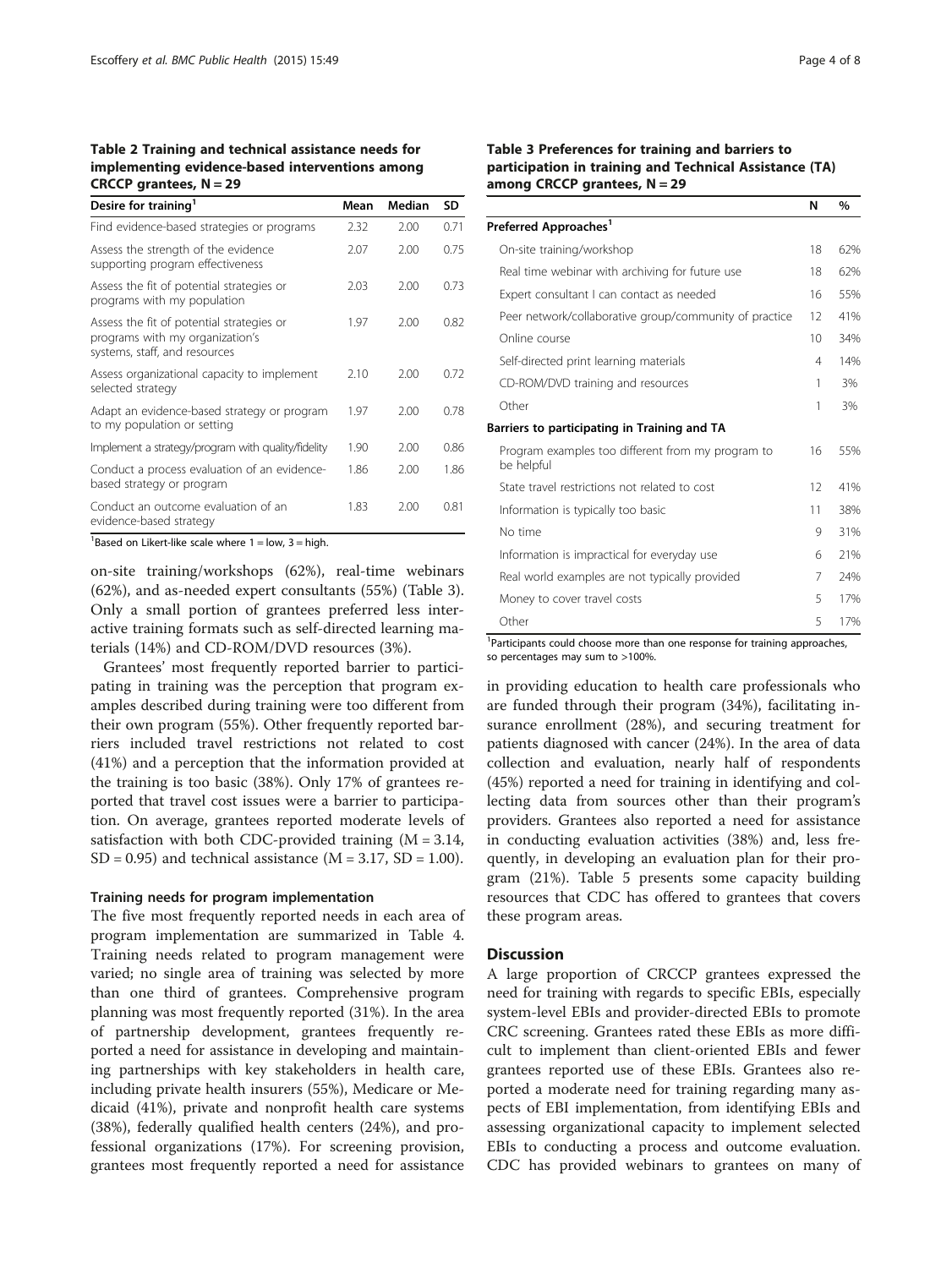<span id="page-4-0"></span>Table 4 CRCCP Grantees' training and technical assistance needs for program implementation

| <b>Training topics</b>                                                                                                           | N       | %      |
|----------------------------------------------------------------------------------------------------------------------------------|---------|--------|
| Program Management                                                                                                               |         |        |
| Comprehensive program planning                                                                                                   | 9       | 31%    |
| Integrating with other programs                                                                                                  | 6       | 21%    |
| Recruiting providers for screening provision                                                                                     | 5       | 17%    |
| Communication                                                                                                                    | 5       | 17%    |
| Working with or managing contractors                                                                                             | 5       | 17%    |
| <b>Partnership Development</b>                                                                                                   |         |        |
| Develop and maintain partnerships with private<br>health insurers                                                                |         | 16 55% |
| Develop and maintain a relationship with your State<br>Medicare and Medicaid office                                              | $12-12$ | 41%    |
| Develop and maintain partnerships with private and<br>nonprofit health care systems                                              | 11      | 38%    |
| Develop and maintain a partnership with FQHCs                                                                                    | 7       | 24%    |
| Develop and maintain partnerships with professional<br>organizations                                                             | 5       | 17%    |
| <b>Screening Provision</b>                                                                                                       |         |        |
| Develop, promote, or enhance training to educate<br>health care professionals among program-funded<br>providers                  |         | 10 34% |
| Support insurance enrollment                                                                                                     | 8       | 28%    |
| Ensure appropriate treatment for complications and<br>cancers                                                                    | 7       | 24%    |
| Develop and promote quality control standards and<br>mechanisms among program-funded providers                                   | 7       | 24%    |
| Convene and maintain a Community Advisory Board                                                                                  | 6       | 21%    |
| <b>Data Collection and Evaluation</b>                                                                                            |         |        |
| Identify and collect data from other sources (e.g., CRC<br>screening rates from large health systems)                            | 13      | 45%    |
| Conduct evaluation activities for your CRC efforts                                                                               | 11      | 38%    |
| Implement strategies to document and communicate<br>program value to stakeholders (e.g. legislators, funders,<br>administrators) | 9       | 31%    |
| Use data for program monitoring and program<br>improvement                                                                       | 7       | 24%    |
| Develop an evaluation plan for your CRC efforts<br>(e.g., formative, process, outcome, impact)                                   | 6       | 21%    |

these topics, but the moderate satisfaction rating of grantees with CDC training and TA suggests that there is room for improvement. CDC may benefit from gathering specific information from grantees on how to improve their training and TA efforts. Meeting grantees' training and TA needs is important, as their capacity to implement EBIs will be crucial for meeting the program goal of increasing levels of CRC screening populationwide. Generally, the CRCCP grantees were using EBIs to increase colorectal cancer screening recommended by the CDC; however, they desired training and TA on the

specific interventions that require organizational or systems changes, such as provider assessment and feedback and reducing structural barriers. Research-tested Intervention Programs (R.T.I.P.s) may be a useful resource for grantees to locate specific interventions with their implementation protocols and materials [\[20\]](#page-7-0). To assist public health organizations in correctly implementing EBIs, it is critical to offer intervention-specific guidance in addition to general instructions on how to use evidence as suggested by the Interactive Systems Framework [\[14\]](#page-7-0). For EBIs that demand changes to organizational procedures or processes, support of administrators is often needed. Toolkits, such as the American Cancer Society's How to Increase Colorectal Cancer Screening Rates in Practice [[21](#page-7-0)] may be useful in guiding organizations and clinics to engage relevant administrators and adopt those provideroriented evidence-based strategies [\[14\]](#page-7-0). Further training and TA on these provider-oriented strategies are needed.

For general capacity building, we found that grantees desired training and TA on specific topics regarding EBIs such as identifying evidence-based strategies, assessing organizational capacity, adapting EBIs, and assessing the fit of potential strategies with their population. This is consistent with findings of previous research assessing training needs to increase the use of EBIs among other health professionals [\[22\]](#page-7-0). CDC's Comprehensive Cancer Program staff has also reported topics of adapting EBIs and maintaining fidelity as desired training areas [\[11](#page-7-0)]. And, among health department staff, translating EBIs and evaluation competencies were rated as intermediate or advance competencies for training [[23\]](#page-7-0). Several models of adoption of effective interventions emphasize the need for conducting a fit assessment to determine if an evidence-based program, policy, or practice matches the community's capacity, resources, or readiness to act in order to implement an intervention correctly [[24,25](#page-7-0)]. Likewise, organizational capacity checklists exist that could help organizations assess their resources and readiness to implement an EBI [\[26](#page-7-0)-[28](#page-7-0)]. Training for public health professionals can focus on these content areas to assist organizations with these specific tasks within using EBIs. Our results also suggest that CRCCP grantees are active disseminators of EBIs in that 40-50% of them offer training and TA to other organizations. These grantees represent active prevention support to others in terms of sharing their how-to's of EBI implementation, facilitators and barriers, and lessons learned.

Many grantees preferred training formats that were interactive with content experts such as onsite training, webinars or expert consultants around the implementation of systems approaches for increasing screening; however, resource constraints often limit CDC staff from offering onsite or in-person training. While training is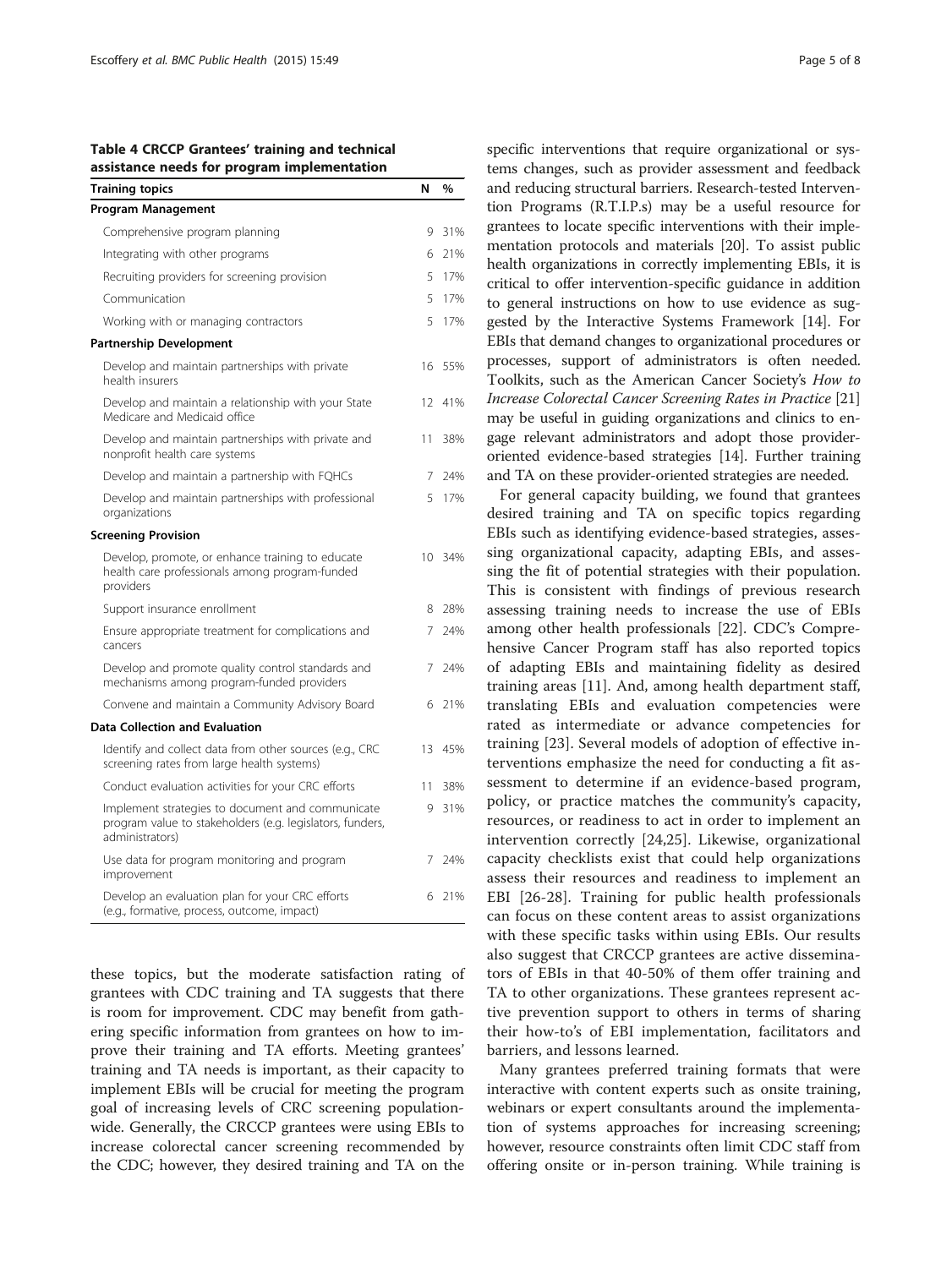| CDC-Provided training and technical assistance activities                               | <b>Training areas/Categories</b>              | Type of training |  |
|-----------------------------------------------------------------------------------------|-----------------------------------------------|------------------|--|
| Collaboration Across CDC Cancer Programs                                                | Partnership Development                       | Webinar          |  |
| QSST Presentation: Using CCDEs to Assess Screening Quality                              | Data Management                               | Webinar          |  |
| Improving Implementation of Evidence-based Interventions:<br>The Example of Small Media | EBI Implementation                            | Webinar          |  |
| Academic Detailing                                                                      | Professional Development & Provider Education | Webinar          |  |
| Using Logic Models as Tools for Planning and Evaluation                                 | Program Planning                              | Webinar          |  |
| Improving Cancer Screening Outcomes in Rural Areas                                      | Program Outreach                              | Webinar          |  |
| Cost Assessment Tool Training                                                           | Data Management                               | Webinar          |  |
| Systems Change via Provider Feedback                                                    | Systems Change/EBI Implementation             | Webinar          |  |
| Community Health Workers: Examples from the Field                                       | Public Education & Targeted Outreach          | Webinar          |  |
| Key Considerations in Designing a Navigation Program                                    | Patient Navigation                            | Webinar          |  |
| Population-Based and Systems Change Activities                                          | Systems Change/EBI Implementation             | Webinar          |  |
| Using Your PETO Logic Model for Program Planning                                        | Program Planning                              | Webinar          |  |
| AMIGAS Project: Bilingual Education Outreach Intervention                               | Program Outreach                              | Webinar          |  |
| Systems and Policy Change Training                                                      | Systems Change                                | On-site Training |  |
| Seizing Opportunities Provided by Expanded Clinical Preventive Services                 | Public Education & Targeted Outreach          | Webinar          |  |

<span id="page-5-0"></span>Table 5 CDC provided training and technical assistance activities to All CRCCP grantees during program years 2012-2013

necessary, individualized TA may be more suitable to help organizations overcome the training barriers identified in this study (e.g., need for examples, more advanced information). Individualized TA can provide more in-depth information on how to implement a specific strategy and also address unique contextual factors (e.g., organizational systems such as paper records or electronic medical records, staffing, resources). These combinations of prevention support reported by grantees match the common strategies found in other studies that promote the adoption of EBIs such as in person training and TA [\[29,30](#page-7-0)], packaged materials or recommendations [\[31,32\]](#page-7-0), and conference calls [[33](#page-7-0)]. These prevention supports have been proven to increase adoptions of evidence-based prevention strategies [\[31,32,34](#page-7-0)].

In addition to systems approaches for increasing screening, the needs for training and TA around partnership development and program and data management were most frequently reported by grantees as critical training topics. Because there are still disparities in cancer screening, building grantees' and other community organizations' capacity to leverage or build partnerships such as those between clinical and community preventive services would promote screening [\[35\]](#page-7-0). In qualitative interviews with over 100 stakeholders from the Colorectal Cancer Screening Demonstration Program, data revealed that partnership development and collaborations were critical to the success of the demonstration sites [\[36\]](#page-7-0).

These findings present some practical implications for CDC and other organizations supporting the use of EBIs. The diversity inherent in the aforementioned categories of training needs and preferences can be challenging for a systematically designed program such as the CRCCP. Recognizing this potential challenge, CDC proactively implements a four-pronged effort for training and TA which 1) establishes a Program Consultant for each grantee to provide in-person and/or telephonic individual, tailored TA on an ongoing basis, 2) establishes training and TA workgroups on specific topics (e.g., education and targeted outreach, quality assurance and patient navigation) that offer webinars and in-person training, 3) supports development of training or TA materials (e.g., action guides such as Increasing Quality Colorectal Cancer Screening: An Action Guide for Working with Health Systems [\[37\]](#page-7-0), Make It Your Own [MIYO] [[38](#page-7-0)], and 4) provides in-person training at conferences. These efforts aim to provide systematic, universal training as part of the overall capacity building effort for all CRCCP grantees.

Program Consultants provide individual TA and consultation to assigned grantees to support their planning, implementation and evaluation of each of their program components. TA and consultation includes individual assistance with the design and implementation of grantee program components and data monitoring and feedback to support quality assurance, program improvement, and program evaluation. These activities represent the types of support strategies recommended by the Evidence-based System for Innovation Support to increase adoption of EBIs: training, TA, tools and quality improvement [[15](#page-7-0)]. Universal training provided by CDC during the 2012– 2013 program year included a range of activities in response to grantee's requests from the 2012 survey (Table 5) and involved real-time webinars and on-site training for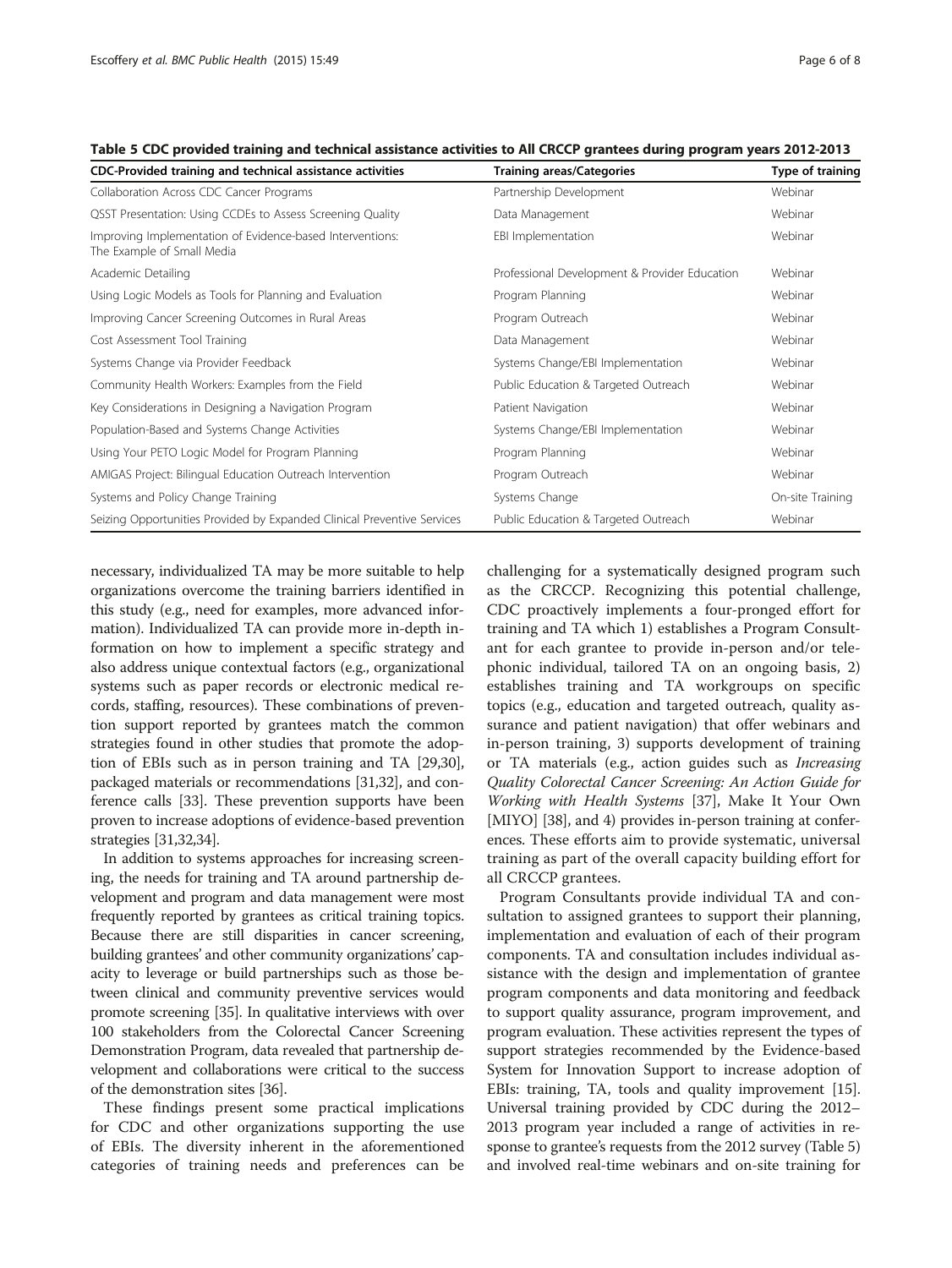<span id="page-6-0"></span>expanding grantee's capacity in systems approaches/EBI implementation, program management, data management, and partnership development. In addition, the webinars and on-site training provided by CDC often include presentations developed by grantees in order to highlight their successes with EBI implementation. These examples from the field have proven useful for grantees still having difficulty with program implementation and encourage collaboration and knowledge sharing among grantees.

CDC's approach of establishing a Program Consultant for individualized TA and an education and targeted outreach team for universal training allows for greater responsiveness to the needs of grantees and also encourages grantees to continually keep the agency informed of their challenges and training desires. This level of communicative feedback is integral so that continual improvement can be made in overall CRCCP program outreach and management. In addition, because CDC instituted a performance-based grants management system in 2012 for annual funding of CRCCP grantees, CDC is able to integrate training and TA efforts with evaluation of grantee performance. CDC is then able to follow up with programs in need of assistance to increase their capacity.

This study has several limitations. Our findings are based on self-reported data from grantees who are funded for promoting CRC screening at the population level using EBIs and that have received a significant amount of training related to program implementation in general and related to specific EBIs. It is possible that training and TA needs are different, possibly greater, for other organizations or clinics that focus on colorectal screening promotion. In addition, we limited the focus of the desire for training and TA to currently recommended evidence-based practices. Grantees may also need guidance on other cancer promotion activities such as mass media campaigns, reducing screening costs, and group education, where the evidence has not been established or is insufficient.

Future research can explore the outcomes of training and TA on short-term changes such as knowledge and skills gained on how to implement EBIs. Further longterm evaluation can examine the adoption of recommended cancer prevention EBIs by public health organizations and subsequent impact on screening. While general training on the use of EBIs exists [[16](#page-7-0),[39](#page-7-0)], few evaluations are published that present critical data in terms of what knowledge and competency areas are important to address for dissemination of evidence-based practices for cancer control.

# Conclusion

The goal of the CRCCP and other public health organizations is to increase colorectal cancer screening prevalence to 80% by 2018 [\[18,40\]](#page-7-0) and subsequently reduce colorectal cancer incidence and mortality by promoting population-level colorectal cancer screening and providing screening to uninsured, low-income individuals ages 50–64. Although there is fairly moderate use of EBIs among the grantees, greater adoption and quality implementation of these strategies may be realized through training and individualized TA provided by CDC, other cancer-focused national organizations, and cancer experts. The use of tailored and systematic, universal methods of training and TA will provide the level of assistance and support necessary to enhance grantees, and other community organizations' capacities to ultimately reach this goal.

#### Additional files

[Additional file 1:](http://www.biomedcentral.com/content/supplementary/s12889-015-1386-1-s1.docx) Grantee Characteristics. [Additional file 2:](http://www.biomedcentral.com/content/supplementary/s12889-015-1386-1-s2.docx) Use of Evidence-Based Interventions, by Grantee, 2012-2013.

#### Competing interests

The authors declare that they have no competing interests.

#### Authors' contributions

CE, PH, and AM had the original idea for the study. PH and TV were responsible for data collection. PH, CE, AM, and TV carried out the data analysis. All authors participated in discussions. CE, PH, TV, JL, AD, SS, KR, and LG helped to draft the manuscript. All authors read and approved the final manuscript.

#### Acknowledgements

This publication was supported by the Centers for Disease Control and Prevention (CDC) through the Cancer Prevention and Control Research Network, a network within the CDC's Prevention Research Centers Program (Emory University, U48DP001909; University of California at Los Angeles, U48DP001934; University of Colorado, U48DP001938; University of North Carolina at Chapel Hill, U48DP001944; University of Washington, U48DP001911; Washington University, U48-DP001903). The findings and conclusions in this report are those of the authors and do not necessarily represent the official position of the Centers for Disease Control and Prevention.

#### Author details

<sup>1</sup> Rollins School of Public Health, Emory University, 1518 Clifton Road, 5th Floor, Atlanta, GA 30322, USA. <sup>2</sup>University of Washington, Health Promotion Research Center, 1107 NE 45th Street, Ste. 200, Seattle, WA 98105, USA. <sup>3</sup>University of California, 650 Charles Young Drive South (A2-125 CHS), Box 956900, Los Angeles, CA 90095-6900, USA. <sup>4</sup>University of North Carolina at Chapel Hill, School of Nursing, Room 2006, Chapel Hill, NC 27599, USA. 5 University of Colorado, 13001 East 17th Bldg 500, Office Number W6104-D, Aurora, CO 80045, USA. <sup>6</sup>University of Washington, Department of Health Services, Campus Mail Box 354804, 1107 NE 45th Street, Suite 200, Seattle, WA 98105, USA. <sup>7</sup>Washington University, Campus Box 1009, North Campus, Room 1549, 700 Rosedale Avenue, St. Louis, MO 63112, USA. <sup>8</sup>Centers for Disease Control and Prevention, Division of Cancer Prevention and Control, 4770 Buford Highway, N.E., MS F-76, Atlanta, GA 30341, USA.

#### Received: 14 June 2014 Accepted: 9 January 2015 Published online: 31 January 2015

#### References

- 1. Center for Disease Control and Prevention. Vital signs: colorectal cancer screening among adults aged 50–75 years – United States 2008. Morb Mortal Wkly Rep. 2010;59(26):808–12.
- 2. Center for Disease Control and Prevention. Vital signs: colorectal cancer screening test use - United States, 2012. Morb Mortal Wkly Rep. 2013;62(44):881–8.